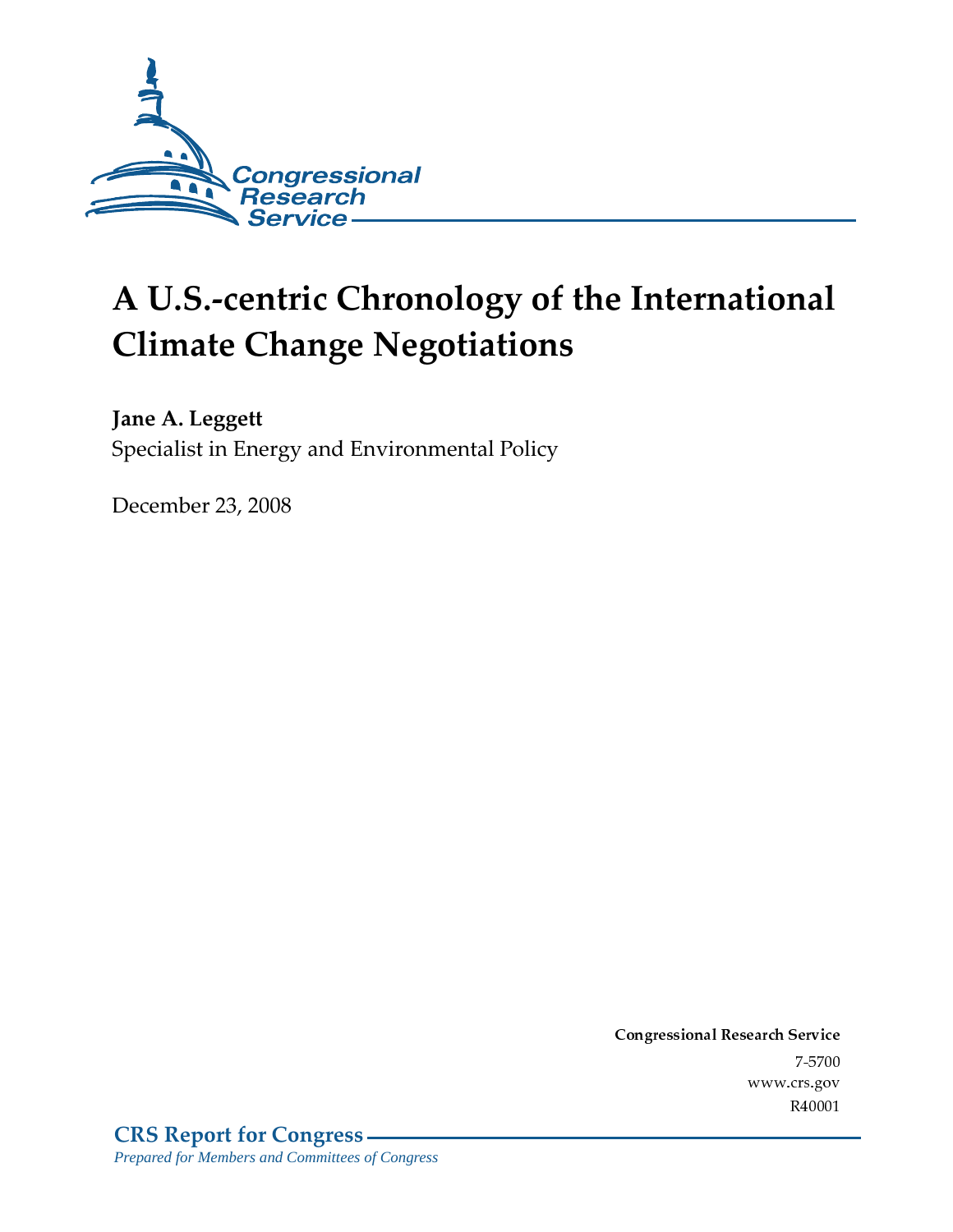# Summary

Under the "Bali Action Plan," countries around the globe are endeavoring to reach agreement by the end of 2009 on effective, feasible, and fair actions beyond 2012 to address risks of climate change driven by human-related emissions of greenhouse gases (GHG). This document provides a U.S.-centric chronology of the international policy negotiations to address climate change. It begins before agreement on the United Nations Framework Convention on Climate Change in 1992, and proceeds through the Kyoto Protocol in 1997, the Marrakesh Accords of 2001, and the Bali Action Plan of 2007 that mandates the current negotiations toward a new agreement by the end of 2009 on commitments for the period beyond 2012. This chronology identifies selected external events and major multilateral meetings that have influenced the current legal and institutional arrangements, as well as contentious issues for further cooperation. Today's negotiations under the Bali Action Plan focus on four elements: mitigation of greenhouse gas emissions; adaptation to impacts of climate change; financial assistance to low income countries; and technology development and transfer. They also are intended to define a "shared vision" for reducing global GHG emissions by around 2050. For U.S. legislators, important issues include the compatibility of any international agreement with U.S. domestic policies and laws; the adequacy of appropriations, fiscal measures and programs to achieve any commitments under the agreement; and the desirable form of the agreement and related requirements for potential Senate ratification and federal implementing legislation.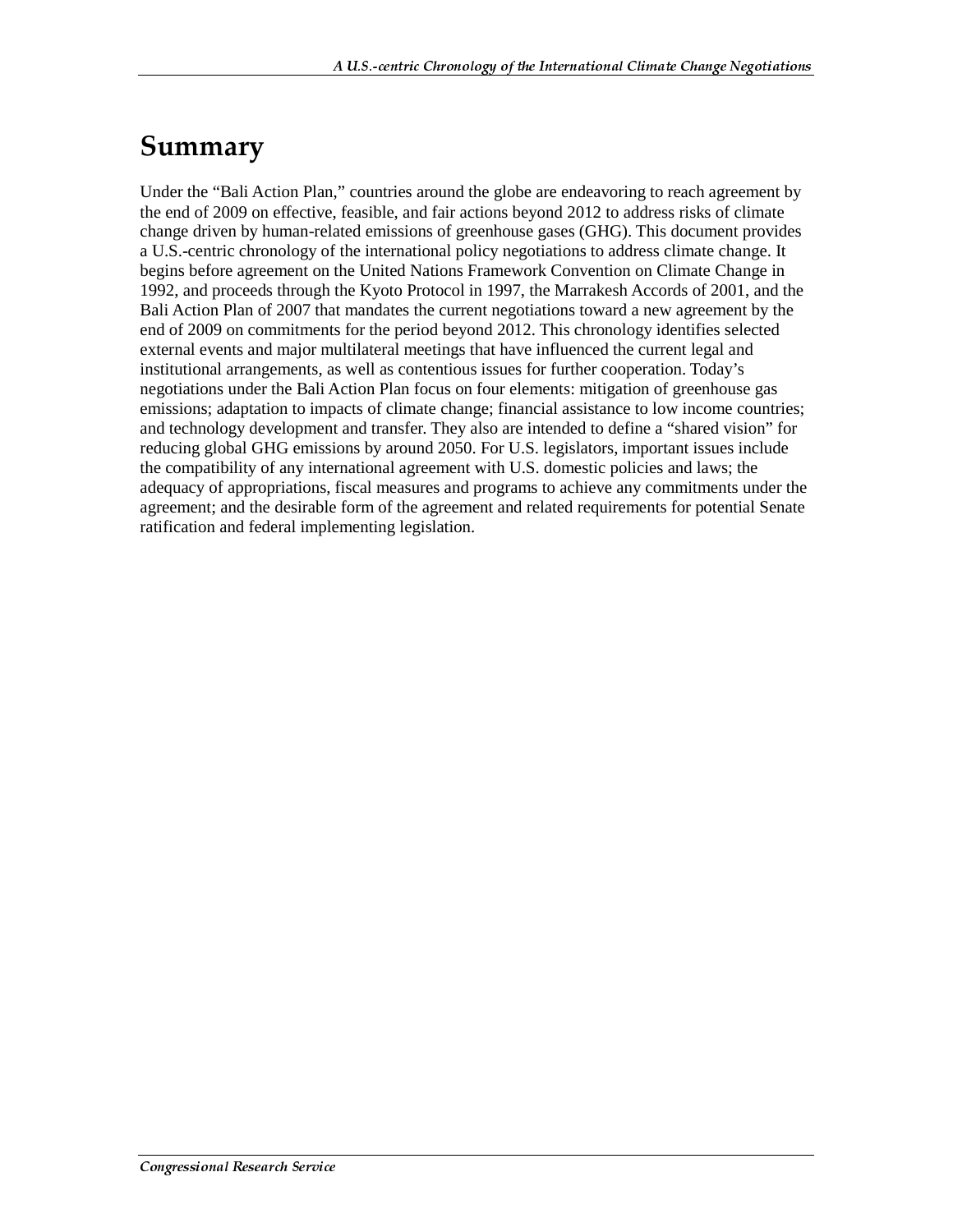# **Contents**

### Contacts

|--|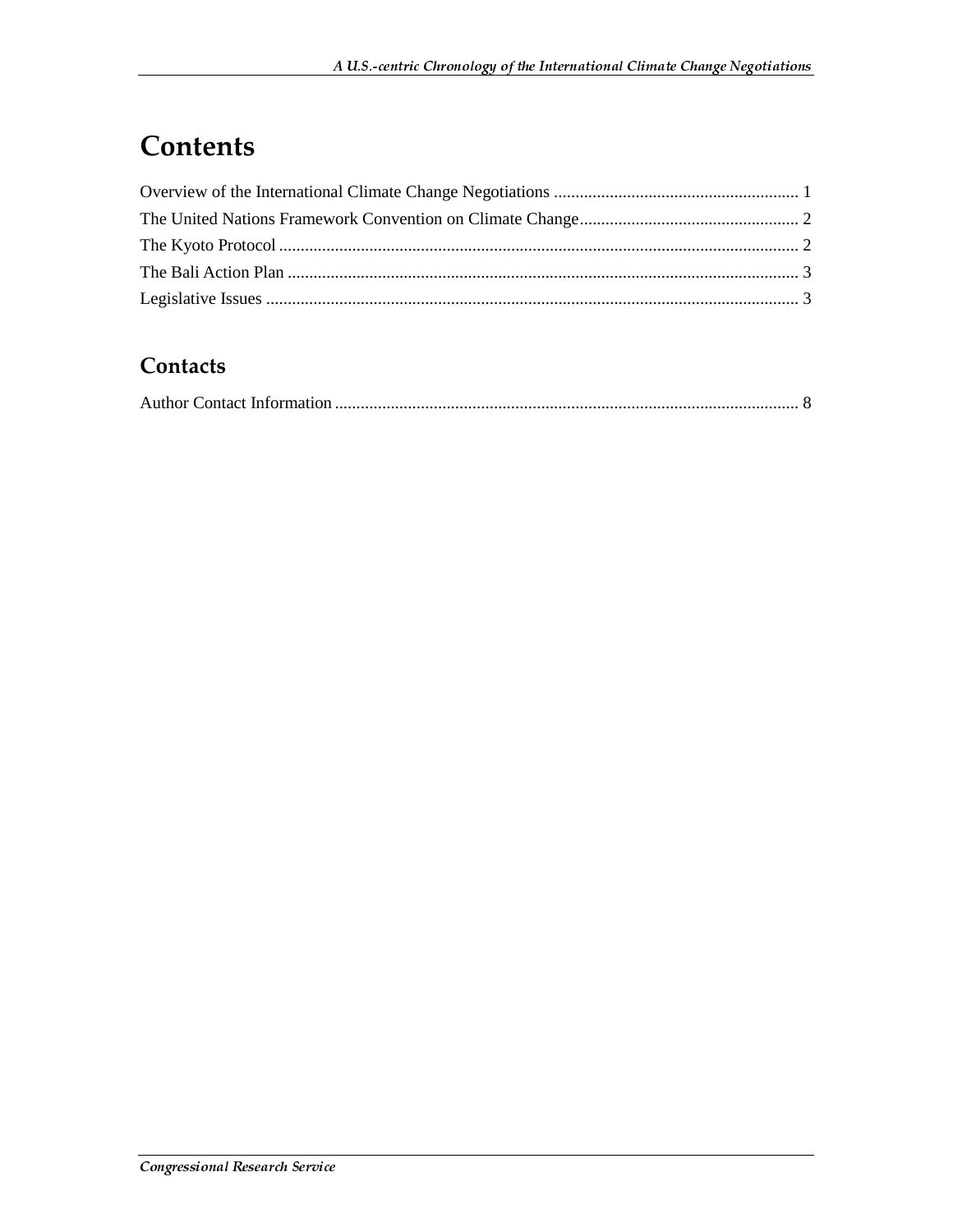# **Overview of the International Climate Change Negotiations**

Formal international negotiations were launched in December 1990 to address human-driven climate change. These negotiations on a Framework Convention on Climate Change marked the progress of decades of scientific research toward conclusions—with uncertainties—that have remained remarkably stable in the years since: greenhouse gas  $(GHG)^1$  emissions from humanrelated activities are very likely causing the major portion of climate change observed in recent decades and, if these continue, could lead to potentially catastrophic impacts on human societies and their environment. Predicting the precise timing, magnitude and implications of changes remains subject to a variety of uncertainties; many questions may not be resolvable in a timeframe consistent with making effective and cost-effective decisions to address the risks of climate change. Only concerted global action can stabilize GHG concentrations, since emissions come from all countries. China and the United States are now approximately tied as leading emitters of GHG, although the United States historically has contributed more—almost one-fifth of the rise of GHG concentrations in the atmosphere. The greatest growth in GHG emissions is expected from countries, such as China, India and Brazil, that historically have contributed less, now emit much less per person, and have lower economic and governance capabilities to address the problem.

The core issues for negotiation in 1990 remain the same today:

- when and by how much to reduce greenhouse gas emissions globally in order to avoid "*dangerous anthropogenic interference with the climate system*";2
- how to share "*common but differentiated responsibilities*" among countries taking into account "*respective capacities*"of different people—in particular, the acceptable degree of participation of developing countries;
- what mechanisms are best suited to assuring GHG reductions by all parties at the lowest cost and while supporting "*sustainable economic development*" and "*the eradication of poverty*";
- how cooperatively to understand the risks and facilitate adaptation to climate changes, especially by those least able to cope on their own; and

 $\overline{a}$ <sup>1</sup> "Greenhouse gases" are defined in the United Nations Framework Convention on Climate Change as "those gaseous constituents of the atmosphere, both natural and anthropogenic [human-driven] that absorb and re-emit infrared radiation." They may alter the composition of the atmosphere, changing the balance of radiation entering and leaving the Earth system, and consequently change the temperature or patterns of climate on Earth. The most important is water vapor, but it is believed not to be altered by human activities. Carbon dioxide  $(CO<sub>2</sub>)$  is the most important humanrelated GHG, with about 34 from fossil fuel use and about 1/4 due to land use change and forestry. Other important gases listed under the Kyoto Protocol are methane  $(CH_4)$ , nitrous oxide  $(N_2O,$  hydrofluorocarbons (HFC), perfluorocarbons (PFC) and sulfur hexafluoride  $(SF_6)$ . Additional greenhouse gases are partially controlled internationally under the *Montreal Protocol* of the Vienna Convention for the Protection of the Ozone Layer, including chlorofluorocarbons (CFC) and hydrochlorofluorocarbons (HCFC), etc., while others are emerging (e.g., nitrogen trifluoride (NF<sub>3</sub>). Other radiatively important substances are significant but difficult to treat similarly, such as aerosols or tropospheric ozone.

 $2$  Terms used particularly in association with the international climate change negotiations are frequently highlighted in italics in this document, to alert the reader to their significance.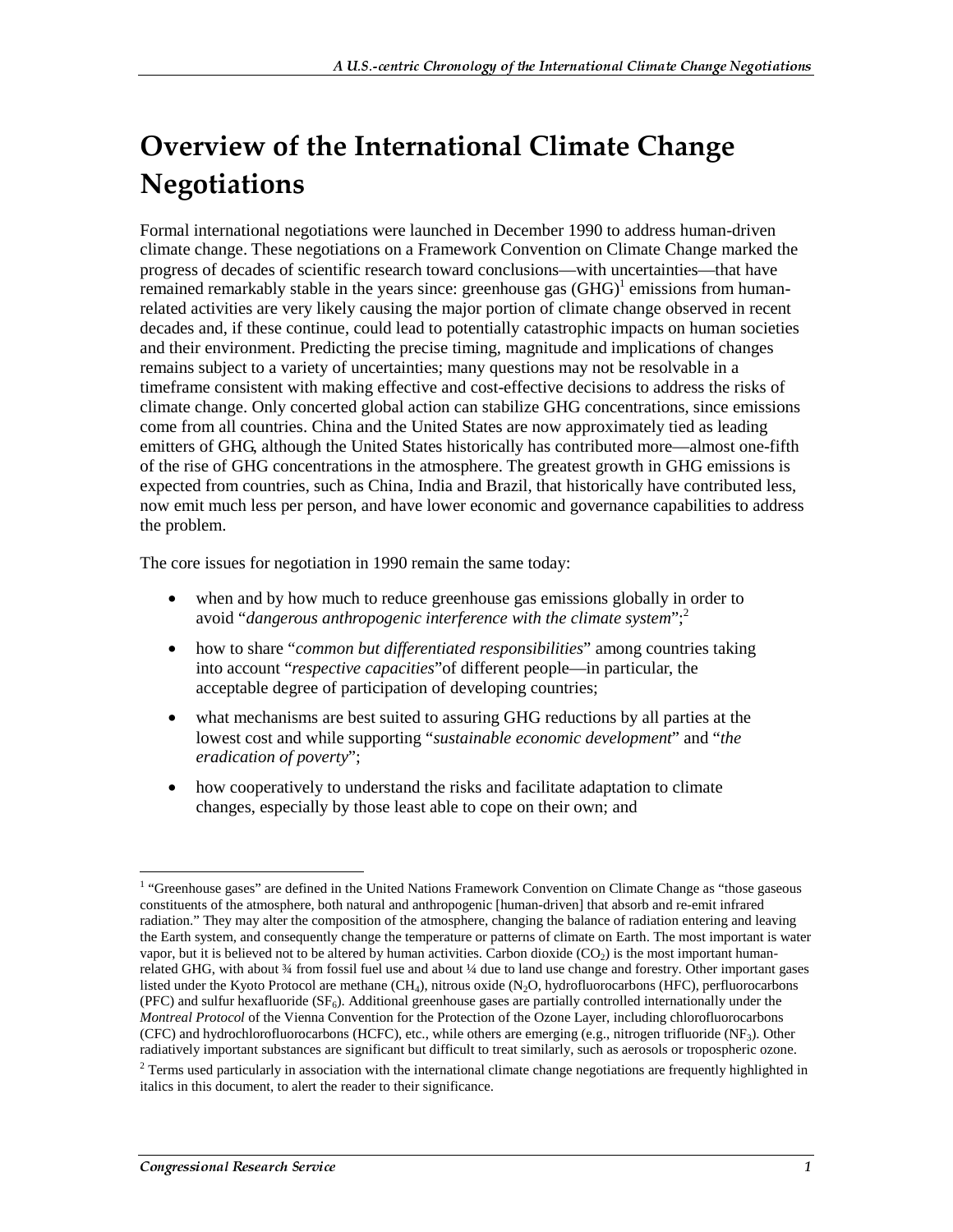• how to adapt international arrangements over time as science, social conditions and capabilities evolve.

# **The United Nations Framework Convention on Climate Change**

The international negotiations launched in 1990 culminated in the 1992 adoption of the United Nations Framework Convention on Climate Change (UNFCCC) in Rio de Janeiro, Brazil. The United States was the fourth nation to ratify the UNFCCC, and the first among industrialized countries. As of November 2008, 192 governments are Parties to the UNFCCC. As a framework convention, this treaty provides the structure for collaboration and evolution of efforts over decades, as well as the first step in that collaboration. The UNFCCC does not, however, include measurable and enforceable objectives and commitments.<sup>3</sup> By the time the treaty entered into force and the Conference of the Parties (COP) met for the first time in 1995, the Parties agreed that achieving the objective of the UNFCCC would require new and stronger GHG commitments, though the Berlin Mandate deferred any new commitments for developing countries for future agreements. The resulting 1997 accord, the Kyoto Protocol, pledged to reduce the net GHG emissions<sup>4</sup> of industrialized country Parties (Annex I Parties) to 5.2% below 1990 levels in the period of 2008 to 2012. It also pledged to assess the adequacy of these commitments early in the new century.

## **The Kyoto Protocol**

The United States signed the Kyoto Protocol in December 1997. However, opposition in the U.S. Congress was strong. In the "Byrd-Hagel" Resolution<sup>5</sup> in July 1997, the Senate expressed its opposition (95-0 vote) to the terms of the Berlin Mandate, by stating that the U.S. should not sign any treaty that does not include specific, scheduled commitments of non-Annex I Parties in the same compliance period as Annex I Parties, or that might seriously harm the U.S. economy. The Kyoto Protocol (KP) was not submitted to the Senate for ratification by President Clinton, nor by his successor, President George W. Bush. Newly elected President Bush announced in 2001 that the United States would oppose the agreement because it did not include GHG commitments by other large emitting (developing) countries and because of his conclusion that it would cause serious harm to the U.S. economy. As of 1 November 2008, 183 governments had become Parties to the Kyoto Protocol, with the United States and Kazakhstan<sup>6</sup> being the only industrialized countries to remain outside of the Kyoto Protocol. In KP Article 9, the Parties to The Kyoto

<sup>&</sup>lt;sup>3</sup> The commitment by industrialized Parties to prepare national action plans aiming to reduce GHG emissions to 1990 levels is measurable, but no effective penalties or mechanisms were established to address any non-compliance with obligations.

<sup>&</sup>lt;sup>4</sup> "Net" emissions are the gross emissions minus the removals of GHG from the atmosphere by "sinks" (sequestration), particularly by growing forests and other vegetation (or prevention of release of GHG by burning or decomposing vegetation).

<sup>5</sup> S.Res. 98.

<sup>&</sup>lt;sup>6</sup> Kazakhstan is unusual in being considered an Annex I Party for the purposes of the Kyoto Protocol, but not for the purposes of the UNFCCC, once it ratifies the Kyoto Protocol. [COP report FCCC/CP/2006/5]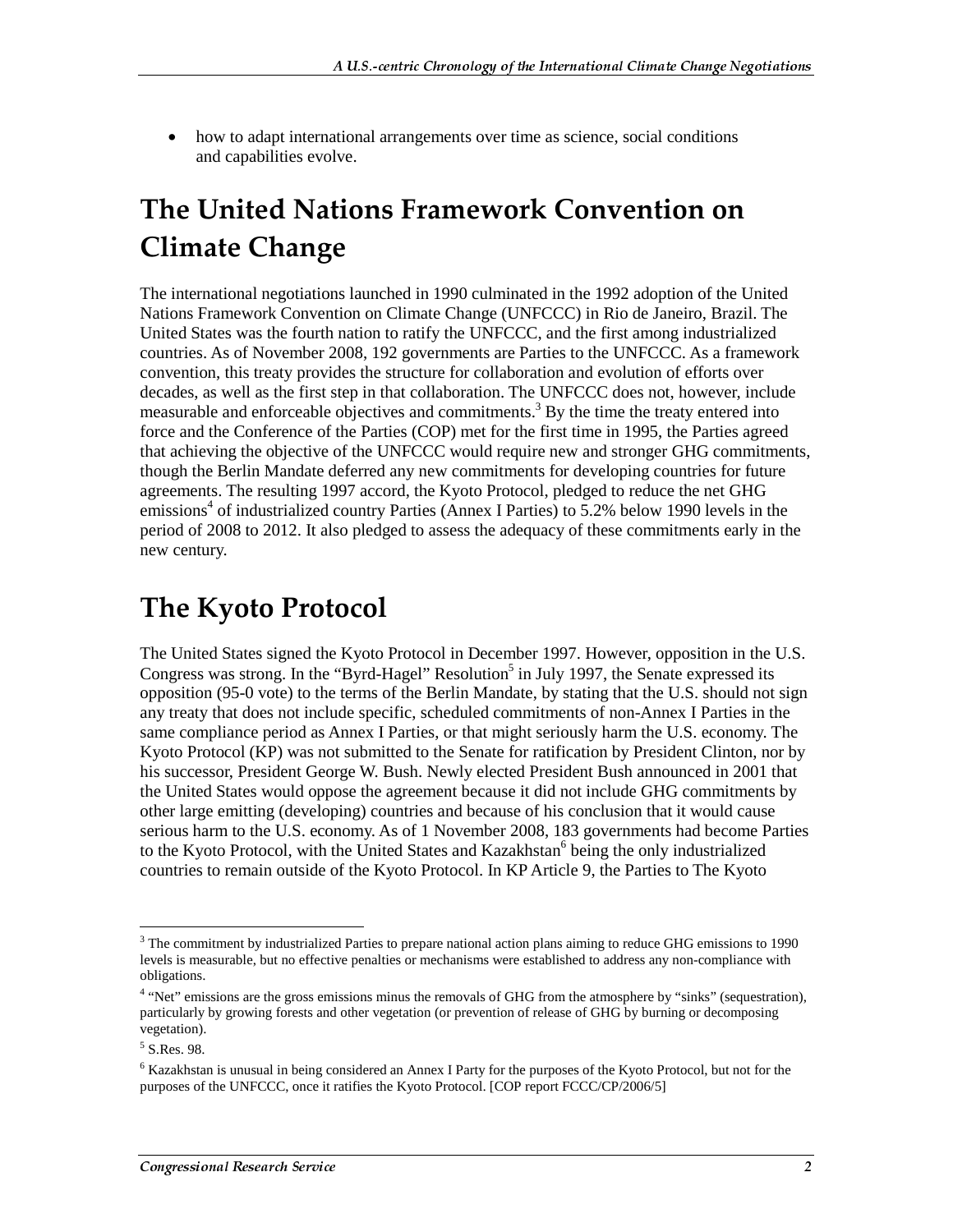Protocol agreed to begin a process no later than 2005 to consider commitments beyond 2012, when the first commitment period ends.

# The Bali Action Plan

In December 2007, the Conference of the Parties (COP) to the UNFCCC agreed to a "Bali Action Plan" to negotiate (parallel to a process under the Kyoto Protocol) new GHG mitigation actions and other commitments for the post-2012 period. The negotiators are due to reach agreement by the end of 2009 (at their  $15<sup>th</sup>$  meeting, in Copenhagen, Denmark). The Bali Action Plan does not provide for binding GHG commitments by non-Annex I Parties. In April 2008, negotiators in Bangkok agreed that the 2009 decision should include long-term GHG goals (a "vision" to be shared among all countries) to stop growth of emissions in the next 10 to 15 years and to achieve large reductions by 2050. The key items for negotiation in an agreement to address climate change beyond 2012 are:

- mitigation of climate change (primarily to reduce GHG emissions or to enhance removals of carbon by forests and other vegetation "sinks");
- adaptation to impacts of climate change;
- financial assistance to low income countries;
- technology development and transfer; and
- the shared vision for long-term goals and action.

Four meetings in 2008 and four in 2009 were scheduled for an ambitious attempt to reach an agreement of some kind by the end of 2009.

In Poznan, Poland, at the  $14<sup>th</sup>$  COP, Parties decided to "shift into full negotiating mode" and that a first, full negotiating text should be available for a meeting in Bonn in June 2009. To this end, Parties are expected to put forward their proposals as early in 2009 as possible, in particular regarding specific targets for greenhouse gas reductions. The meeting also ended with "some bitterness, in that it proved to be impossible to raise additional resources for adaptation," concluded Yvo de Boer, the Executive Secretary of the UNFCCC.

# Legislative Issues

For U.S. legislators, important issues include the compatibility of any international agreement with U.S. domestic policies and laws; the adequacy of appropriations and fiscal incentives to achieve any commitments under the agreement; and the desirable form of the agreement and any requirements for potential ratification and implementing legislation.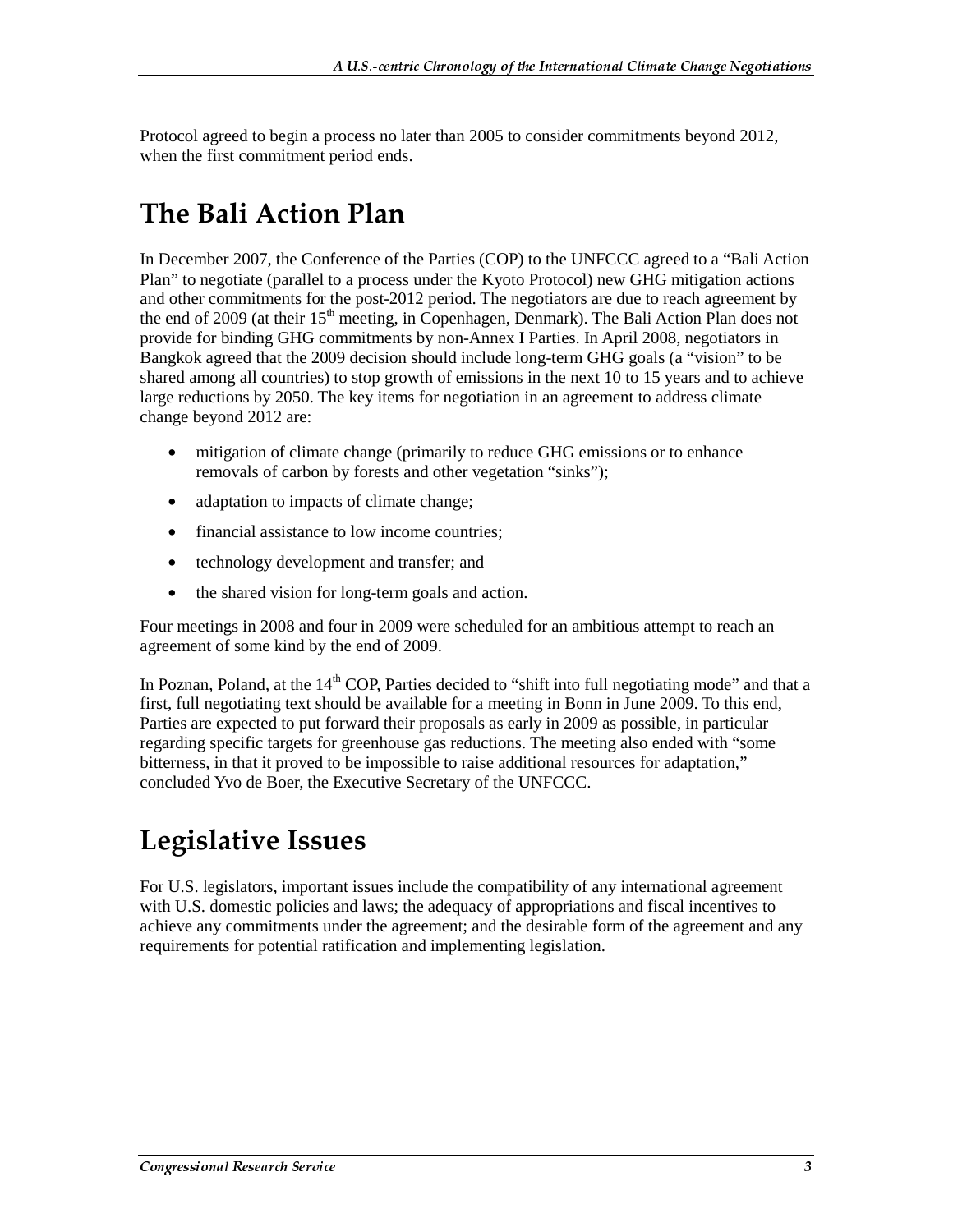| 1979                           | First World Climate Change Conference estimates that a doubling of carbon dioxide (CO2)<br>concentrations over pre-industrial levels would eventually lead to a 1.4-4.5°C increase in                                                                                                        |
|--------------------------------|----------------------------------------------------------------------------------------------------------------------------------------------------------------------------------------------------------------------------------------------------------------------------------------------|
| 1987                           | global mean temperature (GMT).<br>In the Montreal Protocol, 57 governments agree to phase-out production of substances                                                                                                                                                                       |
| 1985                           | that deplete stratospheric ozone. Many of these substances, such as CFCs are also powerful<br>and long-lasting greenhouse gases (GHG), implicated in climate change.<br>Major scientific conference in Villach, Austria, reviews decades of observations and                                 |
|                                | research, and calls for policy analysis and actions to slow the rate of GHG-induced climate<br>change.                                                                                                                                                                                       |
| 1988                           | Experts to the Toronto Conference on the Changing Atmosphere call for a reduction of<br>global CO <sub>2</sub> emissions by 20% from 1988 levels by the year 2005.                                                                                                                           |
| November 1988                  | Governments establish the Intergovernmental Panel on Climate Change (IPCC) under the<br>joint auspices of the UN World Meteorological Organization and the UN Environment<br>Programme, to assess climate change research for governmental decision-making.                                  |
| 1990                           | Global CO <sub>2</sub> concentrations in the atmosphere are about 354 parts per million (ppm),<br>compared to pre-industrial concentrations of about 280 ppm in 1750. Global CO <sub>2</sub>                                                                                                 |
|                                | emissions are 21 billion tons annually, with 4/5 from industrialized countries (1/5 from the<br>United States). Developing countries, home to 80% of the world's population, emit 1/5th of<br>global GHG emissions, not projected to reach 50% until around 2025.                            |
| 1990                           | First Assessment Report of the IPCC concludes that human activities emit greenhouse<br>gases (GHG) that have increased atmospheric concentrations; these may be causing                                                                                                                      |
|                                | observed increases in global mean temperature (GMT), and could drive future global<br>warming. The human contribution could not be confirmed, however, for up to a decade.                                                                                                                   |
| 1990                           | The United Nations General Assembly establishes the Intergovernmental Negotiating<br>Committee for a Framework Convention on Climate Change.                                                                                                                                                 |
| June 1992                      | The United Nations Framework Convention on Climate Change (UNFCCC) opens for<br>signature at the United Nations Conference on Environment and Development (UNCED)<br>in Rio de Janeiro, Brazil. The treaty cites common but differentiated responsibilities and                              |
|                                | respective capabilities of all Parties, with an objective of avoiding dangerous anthropogenic<br>interference with the climate system. It includes commitments of developed country "Annex I"                                                                                                |
|                                | Parties to establish national action plans with measures that aim (i.e., non-binding) to reduce<br>GHG emissions to 1990 levels by the year 2000. Includes obligations for Parties listed in<br>Annex II (including the United States) to provide technical and financial assistance, report |
|                                | GHG emissions, and additional obligations. The Global Environment Facility (GEF) is named<br>the interim financial mechanism of the UNFCCC. Non-Annex I Parties have general<br>obligations, including for GHG mitigation, adaptation planning, and reporting.                               |
| October 1992                   | The United States becomes the first industrialized nation to ratify the UNFCCC.                                                                                                                                                                                                              |
| 21 March 1994                  | Entry into Force of the UNFCCC, following ratification by 50 countries. (As of November<br>2008, 192 governments have ratified the UNFCCC.)                                                                                                                                                  |
| March-April 1995               | In Berlin, Germany, the first meeting of the Conference of the Parties (COP-1) reviews the<br>adequacy of commitments under UNFCCC Articles 4.2(a) and (b) and concludes they are<br>inadequate. It therefore adopts the Berlin Mandate, initiating negotiations for the post-2000           |
|                                | period to strengthen the GHG commitments of Annex   Parties, but no new commitments<br>for non-Annex I Parties. The COP also agree to a Pilot Phase for Joint Implementation, and<br>to establish two entities: the Subsidiary Body on Implementation (SBI) and the Subsidiary               |
| <b>July 1997</b>               | Body on Scientific and Technological Advice (SBSTA).<br>The U.S. Senate passes (95-0) the Byrd-Hagel Resolution, that the United States should not                                                                                                                                           |
|                                | enter into any international agreement that does not include obligations for developing<br>countries in the same period, or that would seriously harm the U.S. economy.                                                                                                                      |
|                                |                                                                                                                                                                                                                                                                                              |
| Congressional Research Service | 4                                                                                                                                                                                                                                                                                            |
|                                |                                                                                                                                                                                                                                                                                              |
|                                |                                                                                                                                                                                                                                                                                              |
|                                |                                                                                                                                                                                                                                                                                              |
|                                |                                                                                                                                                                                                                                                                                              |
|                                |                                                                                                                                                                                                                                                                                              |
|                                |                                                                                                                                                                                                                                                                                              |
|                                |                                                                                                                                                                                                                                                                                              |
|                                |                                                                                                                                                                                                                                                                                              |
|                                |                                                                                                                                                                                                                                                                                              |
|                                |                                                                                                                                                                                                                                                                                              |
|                                |                                                                                                                                                                                                                                                                                              |
|                                |                                                                                                                                                                                                                                                                                              |
|                                |                                                                                                                                                                                                                                                                                              |
|                                |                                                                                                                                                                                                                                                                                              |
|                                |                                                                                                                                                                                                                                                                                              |
|                                |                                                                                                                                                                                                                                                                                              |
|                                |                                                                                                                                                                                                                                                                                              |
|                                |                                                                                                                                                                                                                                                                                              |
|                                |                                                                                                                                                                                                                                                                                              |
|                                |                                                                                                                                                                                                                                                                                              |
|                                |                                                                                                                                                                                                                                                                                              |
|                                |                                                                                                                                                                                                                                                                                              |
|                                |                                                                                                                                                                                                                                                                                              |
|                                |                                                                                                                                                                                                                                                                                              |
|                                |                                                                                                                                                                                                                                                                                              |
|                                |                                                                                                                                                                                                                                                                                              |
|                                |                                                                                                                                                                                                                                                                                              |
|                                |                                                                                                                                                                                                                                                                                              |
|                                |                                                                                                                                                                                                                                                                                              |
|                                |                                                                                                                                                                                                                                                                                              |
|                                |                                                                                                                                                                                                                                                                                              |
|                                |                                                                                                                                                                                                                                                                                              |
|                                |                                                                                                                                                                                                                                                                                              |
|                                |                                                                                                                                                                                                                                                                                              |
|                                |                                                                                                                                                                                                                                                                                              |
|                                |                                                                                                                                                                                                                                                                                              |
|                                |                                                                                                                                                                                                                                                                                              |
|                                |                                                                                                                                                                                                                                                                                              |
|                                |                                                                                                                                                                                                                                                                                              |
|                                |                                                                                                                                                                                                                                                                                              |
|                                |                                                                                                                                                                                                                                                                                              |
|                                |                                                                                                                                                                                                                                                                                              |
|                                |                                                                                                                                                                                                                                                                                              |
|                                |                                                                                                                                                                                                                                                                                              |
|                                |                                                                                                                                                                                                                                                                                              |
|                                |                                                                                                                                                                                                                                                                                              |
|                                |                                                                                                                                                                                                                                                                                              |
|                                |                                                                                                                                                                                                                                                                                              |
|                                |                                                                                                                                                                                                                                                                                              |
|                                |                                                                                                                                                                                                                                                                                              |
|                                |                                                                                                                                                                                                                                                                                              |
|                                |                                                                                                                                                                                                                                                                                              |
|                                |                                                                                                                                                                                                                                                                                              |
|                                |                                                                                                                                                                                                                                                                                              |
|                                |                                                                                                                                                                                                                                                                                              |
|                                |                                                                                                                                                                                                                                                                                              |
|                                |                                                                                                                                                                                                                                                                                              |
|                                |                                                                                                                                                                                                                                                                                              |
|                                |                                                                                                                                                                                                                                                                                              |
|                                |                                                                                                                                                                                                                                                                                              |
|                                |                                                                                                                                                                                                                                                                                              |
|                                |                                                                                                                                                                                                                                                                                              |
|                                |                                                                                                                                                                                                                                                                                              |
|                                |                                                                                                                                                                                                                                                                                              |
|                                |                                                                                                                                                                                                                                                                                              |
|                                |                                                                                                                                                                                                                                                                                              |
|                                |                                                                                                                                                                                                                                                                                              |
|                                |                                                                                                                                                                                                                                                                                              |
|                                |                                                                                                                                                                                                                                                                                              |
|                                |                                                                                                                                                                                                                                                                                              |
|                                |                                                                                                                                                                                                                                                                                              |
|                                |                                                                                                                                                                                                                                                                                              |
|                                |                                                                                                                                                                                                                                                                                              |
|                                |                                                                                                                                                                                                                                                                                              |

#### A U.S.-centric Chronology of International Climate Change Negotiations, 1979-2009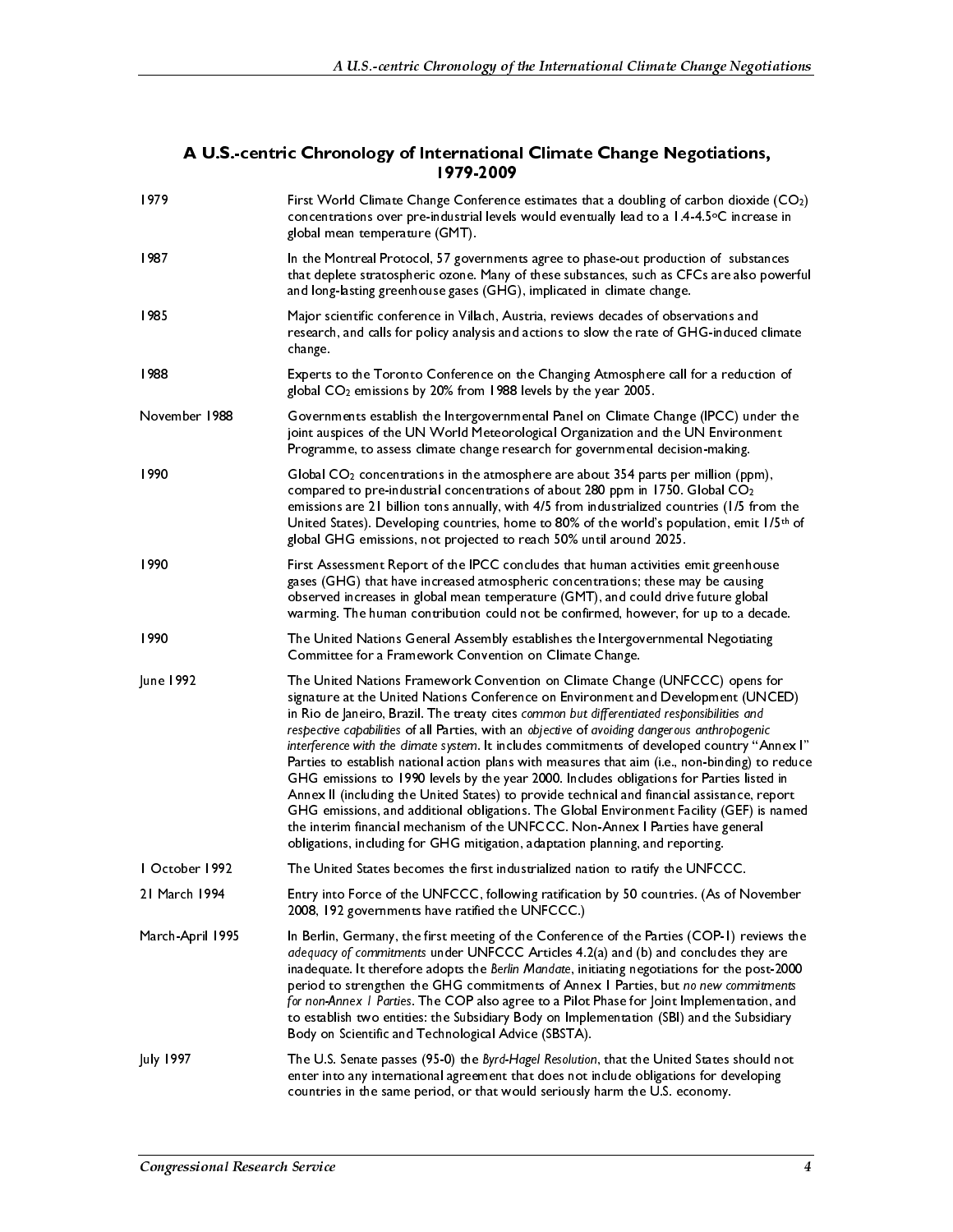| December 1997<br>1998                                               | The Kyoto Protocol to the UNFCCC is adopted, signed by more than 150 countries. It sets a<br>goal of reducing industrialized countries' GHG emissions to 5% below 1990 levels during<br>the first commitment period of 2008-2012, and lists assigned amounts of allowable GHG<br>emissions by Parties in Annex B. It provides for flexibility mechanisms, including trading of<br>assigned amounts, Joint Implementation, and the Clean Development Mechanism. It outlines<br>a compliance mechanism, and requires reporting by Parties. Many implementing rules<br>remain to be negotiated, covering operations of the flexibility mechanisms, how to account<br>for land-based carbon sequestration, the nature of the compliance regime, etc. The<br>Protocol would enter into force when 55 countries, including at least 55% of 1990 GHG<br>emissions, have submitted papers of ratification.<br>The COP agrees to the Buenos Aires Plan of Action, with a deadline of 2000 to finalize rules<br>to implement the Kyoto Protocol. The United States continues to press developing<br>countries to take on voluntary commitments to reduce GHG emissions.                                                                                                                                                                                                                                                                                                                                                                                                                                                                                                                                                                                                                                                                           | A U.S.-centric Chronology of the International Climate Change Negotiations |            |
|---------------------------------------------------------------------|-----------------------------------------------------------------------------------------------------------------------------------------------------------------------------------------------------------------------------------------------------------------------------------------------------------------------------------------------------------------------------------------------------------------------------------------------------------------------------------------------------------------------------------------------------------------------------------------------------------------------------------------------------------------------------------------------------------------------------------------------------------------------------------------------------------------------------------------------------------------------------------------------------------------------------------------------------------------------------------------------------------------------------------------------------------------------------------------------------------------------------------------------------------------------------------------------------------------------------------------------------------------------------------------------------------------------------------------------------------------------------------------------------------------------------------------------------------------------------------------------------------------------------------------------------------------------------------------------------------------------------------------------------------------------------------------------------------------------------------------------------------------------------------------------------------------------------------------|----------------------------------------------------------------------------|------------|
| November 2000<br>January-May 2001<br>March 2001<br><b>July 2001</b> | In the Hague, Netherlands, the sixth COP discussions collapse, suspended without<br>agreement on rules to implement the flexibility mechanisms in the Kyoto Protocol. Parties<br>agree to resume talks at "COP-6bis" in July 2001.<br>The IPCC releases its Third Assessment Report, concluding that global temperature and<br>precipitation continue to increase, and effects can be observed in decreasing snow and ice<br>extent, melting glaciers, altered seasonality, and other indicators of climate. The observed<br>$CO2$ concentration has not been exceeded during the past 420,000 years and likely not<br>during the past 20 million years. Most of the observed warming over the last 50 years is<br>likely due to the increased GHG concentrations, most of which results from fossil fuel use.<br>Without concerted actions to abate GHG emissions, atmospheric CO <sub>2</sub> concentrations<br>could rise to 540 to 970 ppm by 2100-90 to 250% above the 280 ppm level in the year<br>1750. Associated global average temperature could rise over 1990 by 1.4° to 5.8°C (3.2°F<br>to 14.4°F) by 2100; some regions would change more than others.<br>President George W. Bush announces United States' opposition to the Kyoto Protocol, and<br>becomes an Observer (not a Party) to deliberations concerning the Protocol.<br>At COP-6bis, the United States participates for the first time as an observer, not a party to<br>the Kyoto Protocol discussions. Decisions are made on use of the flexibility mechanisms<br>(emissions trading, joint implementation and the Clean Development Mechanism), carbon<br>sinks, emission penalties for non-compliance, and to establish three new financial<br>mechanisms: the Special Climate Change Fund, the Least Developed Country Fund, and the<br>Adaptation Fund. |                                                                            |            |
| December 2001<br>November 2002<br>Summer 2003<br>30 October 2003    | COP-7 adopts the Marrakesh Accords, establishing most rules and guidelines for the Kyoto<br>Protocol to operate, especially for the three flexibility mechanisms: the Clean Development<br>Mechanism, Joint Implementation, and Allowance Trading. To support adaptation in<br>developing countries, agreements include: (1) replenishment of GEF to address needs of<br>developing countries due to adverse effects of climate change or of response measures; (2)<br>establishment of Special Climate Change Fund (SCCF) to support adaptation and<br>technology transfer; (3) establishment of a Least Developed Country Fund (LDC Fund),<br>with guidance on its operation; and (4) establishment of an Adaptation Fund under the<br>Kyoto Protocol. The Parties also establish an LDC work program and the LDC Expert<br>Group (LEG), funding for National Adaptation Programs of Action and additional<br>implementation support. The United States participates for the first time as an Observer in<br>deliberations related to the Kyoto Protocol.<br>COP-8 issues a modest Delhi Declaration on Climate Change and Sustainable Development.<br>Exceptional heat and air pollution in Western Europe are associated with more than 70,000<br>excess deaths. Scientific research indicated that global warming had at least doubled the<br>chance of occurrence of the extreme heatwave.<br>The first U.S. Senate vote on legislation to control GHG through a cap-and-emissions<br>trading system, the McCain-Lieberman Climate Stewardship Act, fails (43-55), but gains<br>more support than had been expected.                                                                                                                                                                                                              |                                                                            |            |
| Congressional Research Service                                      |                                                                                                                                                                                                                                                                                                                                                                                                                                                                                                                                                                                                                                                                                                                                                                                                                                                                                                                                                                                                                                                                                                                                                                                                                                                                                                                                                                                                                                                                                                                                                                                                                                                                                                                                                                                                                                         |                                                                            | $\sqrt{5}$ |
|                                                                     |                                                                                                                                                                                                                                                                                                                                                                                                                                                                                                                                                                                                                                                                                                                                                                                                                                                                                                                                                                                                                                                                                                                                                                                                                                                                                                                                                                                                                                                                                                                                                                                                                                                                                                                                                                                                                                         |                                                                            |            |
|                                                                     |                                                                                                                                                                                                                                                                                                                                                                                                                                                                                                                                                                                                                                                                                                                                                                                                                                                                                                                                                                                                                                                                                                                                                                                                                                                                                                                                                                                                                                                                                                                                                                                                                                                                                                                                                                                                                                         |                                                                            |            |
|                                                                     |                                                                                                                                                                                                                                                                                                                                                                                                                                                                                                                                                                                                                                                                                                                                                                                                                                                                                                                                                                                                                                                                                                                                                                                                                                                                                                                                                                                                                                                                                                                                                                                                                                                                                                                                                                                                                                         |                                                                            |            |
|                                                                     |                                                                                                                                                                                                                                                                                                                                                                                                                                                                                                                                                                                                                                                                                                                                                                                                                                                                                                                                                                                                                                                                                                                                                                                                                                                                                                                                                                                                                                                                                                                                                                                                                                                                                                                                                                                                                                         |                                                                            |            |
|                                                                     |                                                                                                                                                                                                                                                                                                                                                                                                                                                                                                                                                                                                                                                                                                                                                                                                                                                                                                                                                                                                                                                                                                                                                                                                                                                                                                                                                                                                                                                                                                                                                                                                                                                                                                                                                                                                                                         |                                                                            |            |
|                                                                     |                                                                                                                                                                                                                                                                                                                                                                                                                                                                                                                                                                                                                                                                                                                                                                                                                                                                                                                                                                                                                                                                                                                                                                                                                                                                                                                                                                                                                                                                                                                                                                                                                                                                                                                                                                                                                                         |                                                                            |            |
|                                                                     |                                                                                                                                                                                                                                                                                                                                                                                                                                                                                                                                                                                                                                                                                                                                                                                                                                                                                                                                                                                                                                                                                                                                                                                                                                                                                                                                                                                                                                                                                                                                                                                                                                                                                                                                                                                                                                         |                                                                            |            |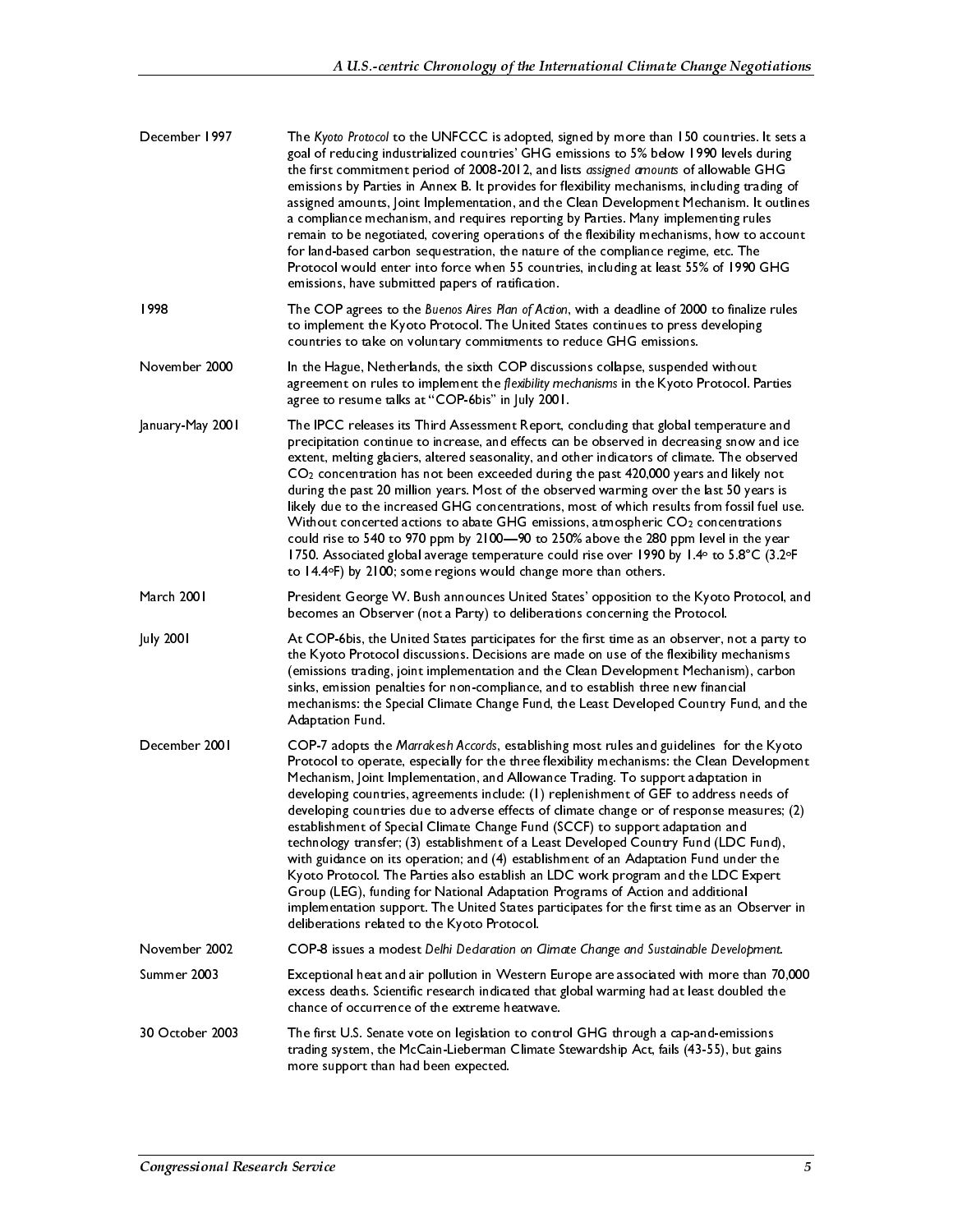|                                                     | A U.S.-centric Chronology of the International Climate Change Negotiations                                                                                                                                                                                                                                                                                                                                                                                                                                                                                                                                                                                                                                                                                                                                               |
|-----------------------------------------------------|--------------------------------------------------------------------------------------------------------------------------------------------------------------------------------------------------------------------------------------------------------------------------------------------------------------------------------------------------------------------------------------------------------------------------------------------------------------------------------------------------------------------------------------------------------------------------------------------------------------------------------------------------------------------------------------------------------------------------------------------------------------------------------------------------------------------------|
| December 2003<br>November 2004                      | COP-9 reaches several breakthrough decisions on credits for carbon absorption by forest<br>sinks, as well as the Special Climate Change Fund (SCCF) and the Least Developed<br>Countries Fund (LDC Fund).<br>The Arctic Climate Impact Assessment concludes "Climate change, together with other<br>stressors  presents a range of challenges for human health, culture and well-being of<br>Arctic residents  as well as risks to Arctic species and ecosystems." Indigenous peoples                                                                                                                                                                                                                                                                                                                                    |
| December 2004<br>I January 2005<br>16 February 2005 | link climate change impacts to human rights.<br>COP-10 increases focus on adaptation and approves the Buenos Aires Programme of Work<br>on Adaptation and Response Measures. Brazil and China submit their first National<br>Communications to the UNFCCC.<br>The European Union's Emissions Trading System (ETS) begins, permitting GHG allowance<br>trading among 12 thousand companies.<br>The Kyoto Protocol enters into force after Russia's ratification meets the requirement for                                                                                                                                                                                                                                                                                                                                 |
| 2005<br>25 June 2005                                | ratification by Parties representing at least a 55% super-majority of CO <sub>2</sub> emissions (the<br>requirement for at least 55 Parties to the UNFCCC having already been met).<br>China announces ambitious energy efficiency and renewable energy policies.<br>The U.S. Senate passes a Sense of the Senate Resolution (Amendment to H.R. 6) calling on<br>Congress to enact "comprehensive and effective  mandatory, market-based limits" to<br>slow, stop, and reverse the growth of GHG emissions, at a rate and in a manner that would<br>not "significantly harm" the U.S. economy.                                                                                                                                                                                                                           |
| 27 July 2005<br>November-December<br>2005           | The United States announces the Asia-Pacific Partnership on Clean Development and<br>Climate (APP), to cooperate on reducing the GHG intensity of their economies through<br>voluntary technology exchanges. The APP includes the United States, Australia, Canada,<br>China, India, Japan, and South Korea, and includes participation by the private sector.<br>In Montreal, Canada, the first "Conference of the Parties serving as the Meeting of the<br>Parties to the Kyoto Protocol" (CMP) meets. After the U.S. delegation walks out of the<br>meeting, the COP agrees to two parallel tracks to consider actions in the post-2012 period,<br>the Ad Hoc Working Group on Further Commitments for Annex I Parties under the Kyoto<br>Protocol (AWG-KP), and another dialogue to be established under the UNFCCC. |
| 6 June 2006<br>November 2006<br>10 January 2007     | After a week of debate, the U.S. Senate rejects (38-60) the McCain-Lieberman proposal to<br>establish a system of tradable allowances to reduce GHG emissions in the United States.<br>In Nairobi, Kenya, COP-12 and CMP-2 reach agreements concerning the Adaptation Fund,<br>the Nairobi Work Programme on Adaptation, and the Nairobi Framework on Capacity<br>Building for the CDM.<br>Commission of the European Union states a new policy of limiting global warming to 2°<br>Celsius to reduce its GHG emissions unilaterally by 20% below 1990 levels by 2020, and to                                                                                                                                                                                                                                            |
| February-May 2007                                   | 30% below if other countries join in.<br>The IPCC releases its Fourth Assessment Report, concluding that "warming of the climate<br>system is unequivocal" and that "[m]ost of the observed increase in globally averaged<br>temperatures since the mid-20th century is very likely due to the observed increase in<br>anthropogenic GHG concentrations." By 2005, the global atmospheric concentration of<br>CO <sub>2</sub> is 379 ppm, up 25 ppm since 1990, and up more than 35% over the pre-industrial level;<br>the primary source of that increase is fossil fuel use and the second is land use change.<br>While the United States adds about 18% of global GHG emissions, the emissions from                                                                                                                   |
| April 2007<br>May 2007                              | China may have become the highest of any country.<br>U.S. Supreme Court decides in Massachusetts v. EPA that GHG are air pollutants and that<br>EPA must exercise the authority granted to it by the Clean Air Act to consider regulating<br>these emissions.<br>U.S. President Bush initiates the Major Economies Meetings (MEM) to negotiate a new post-<br>2012 framework among a small group of countries, to develop a long-term global goal and<br>"to complement ongoing UN activity."                                                                                                                                                                                                                                                                                                                            |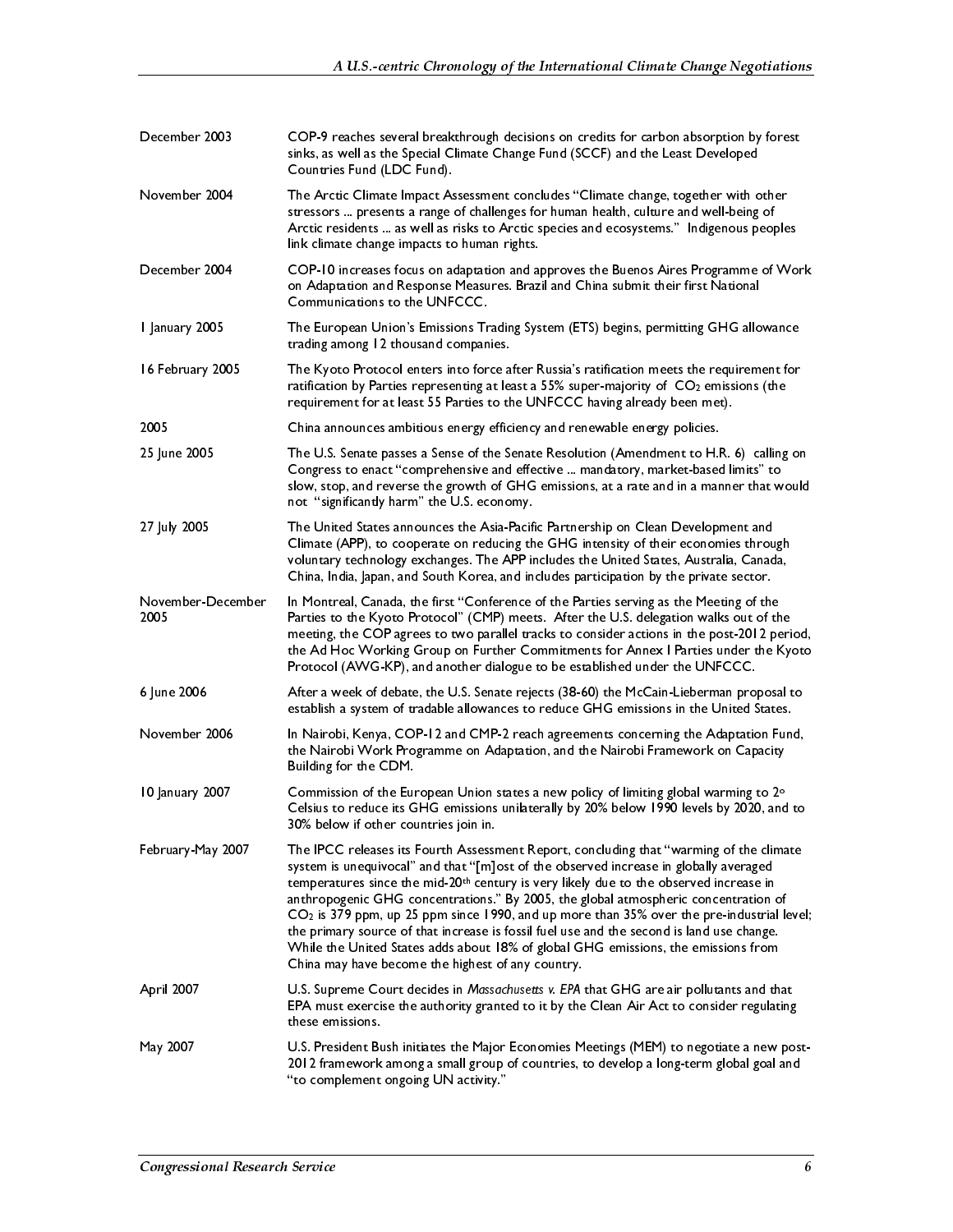| July 2007         | The G8 Leaders in Heilingendamm, Germany, declare they "will consider seriously the<br>decisions made by the European Union, Canada and Japan which include at least a halving of<br>global emissions by 2050," identify alternative forms of actions by emerging economies, and<br>agree that the MEM process should support the UNFCCC.                                                                                                                                                                                                                                                                                                                                                                                                                                                                                                                                                                                                                                                                                                                                                                                                                                                                                                     |
|-------------------|-----------------------------------------------------------------------------------------------------------------------------------------------------------------------------------------------------------------------------------------------------------------------------------------------------------------------------------------------------------------------------------------------------------------------------------------------------------------------------------------------------------------------------------------------------------------------------------------------------------------------------------------------------------------------------------------------------------------------------------------------------------------------------------------------------------------------------------------------------------------------------------------------------------------------------------------------------------------------------------------------------------------------------------------------------------------------------------------------------------------------------------------------------------------------------------------------------------------------------------------------|
| 31 August 2007    | In Vienna, Parties to the Kyoto Protocol agree to consider a range of GHG reduction<br>targets of 25% to 40% below 1990 levels for industrialized countries by 2020, though this<br>range is resisted by Canada, Japan and Russia.                                                                                                                                                                                                                                                                                                                                                                                                                                                                                                                                                                                                                                                                                                                                                                                                                                                                                                                                                                                                            |
| 23 September 2007 | At the first Major Economies Meeting (MEM), hosted by the United States, U.S. President<br>George Bush pledges \$2 billion over three years for a Clean Technology Fund (CTF) under<br>the World Bank, expecting to raise \$10 billion among donors to support concessional<br>financing for energy projects in developing countries. Some environmental groups oppose<br>inclusion of coal electricity in permitted project types.                                                                                                                                                                                                                                                                                                                                                                                                                                                                                                                                                                                                                                                                                                                                                                                                           |
| 24 September 2007 | At the meeting of the United Nations General Assembly, Secretary-General Ban Ki-moon<br>holds informal high-level discussions on a post-2012 agreement.                                                                                                                                                                                                                                                                                                                                                                                                                                                                                                                                                                                                                                                                                                                                                                                                                                                                                                                                                                                                                                                                                       |
| December 2007     | COP-13 agrees to the "Bali Action Plan" - establishes the Ad Hoc Working Group on<br>Long-term Cooperative Action (AWG-LCA) with a mandate for Parties to the UNFCCC<br>to negotiate toward new GHG mitigation actions and commitments in the post-2012<br>period and to reach agreement by the end of 2009 (at COP-14 meeting in Copenhagen,<br>Denmark). The Bali Action Plan calls for "a shared vision for long-term cooperative action"<br>and identifies 4 main elements: mitigation, adaptation, technology, and finance. Additional<br>decisions place management of the Adaptation Fund under the World Bank, and initiate<br>demonstrations and commitments to reduce deforestation.                                                                                                                                                                                                                                                                                                                                                                                                                                                                                                                                                |
| March-April 2008  | In Bangkok, Thailand, the AWG-LCA and AWG-KP plan their work programs for 2008.<br>The AWG-KP4 concludes that the Kyoto Protocol flexibility mechanisms should continue<br>beyond 2012 and "be supplemental to domestic actions in Annex 1."                                                                                                                                                                                                                                                                                                                                                                                                                                                                                                                                                                                                                                                                                                                                                                                                                                                                                                                                                                                                  |
| 15 May 2008       | The U.S. Senate votes (55-40) that no new mandates on GHG should be enacted without<br>effectively addressing imports from China, India and other nations without similar programs.                                                                                                                                                                                                                                                                                                                                                                                                                                                                                                                                                                                                                                                                                                                                                                                                                                                                                                                                                                                                                                                           |
| March-June 2008   | In Bonn, AWG-LCA-2 holds workshops on adaptation, finance and technology, and begins<br>to discuss the "shared vision," and AWG-KP-5 considers the flexibility mechanisms; land<br>use, land use change and forestry (LULUCF); greenhouse gases, sectors and source<br>categories; and approaches to sectoral GHG targets.                                                                                                                                                                                                                                                                                                                                                                                                                                                                                                                                                                                                                                                                                                                                                                                                                                                                                                                    |
| August 2008       | In Accra, Ghana, exchange of views under the AWG-LCA continues on alternative<br>approaches to "shared vision," mitigation, adaptation, technology and finance. Any question<br>of differentiation among non-Annex   Parties continues to be contentious, with China and<br>the G-77 maintaining solidarity. Some developing countries argue that the AWG-LCA and<br>AWG-AP are not mandated to consider amendments to the UNFCCC or Kyoto Protocol,<br>only implementation of them. Some delegations support worldwide sectoral approaches,<br>which some developing countries argue would be inappropriate for them. Developing<br>countries frequently call for new mechanisms for each issue, and oppose "conditionality" on<br>financial and technology transfers (such as protection of intellectual property rights). The<br>AWG-KP agree on a comprehensive "basket approach" to including multiple GHG in the<br>second commitment period, and notes new groups of gases and new gases (e.g., NF <sub>3</sub> )<br>identified by the IPCC AR4. It notes that the Montreal Protocol phases out production of<br>CFC and HCFC, but not their emissions. Analysis will proceed on various "spillover" effects<br>of mitigation actions. |
| September 2008    | Government of Japan proposes that all Parties adopt a "shared vision" of achieving at least<br>50% reduction of global GHG emissions by 2050. Global GHG emissions should peak in the<br>next 10 to 20 years. It proposes criteria for entering additional countries into Annex I (i.e.,<br>to become countries with commitments), to create comparability of efforts for GHG<br>targets among Annex I Parties, according to sectoral emissions, efficiencies, and reduction<br>costs, and for new GHG commitments among three groups of developing countries.                                                                                                                                                                                                                                                                                                                                                                                                                                                                                                                                                                                                                                                                                |